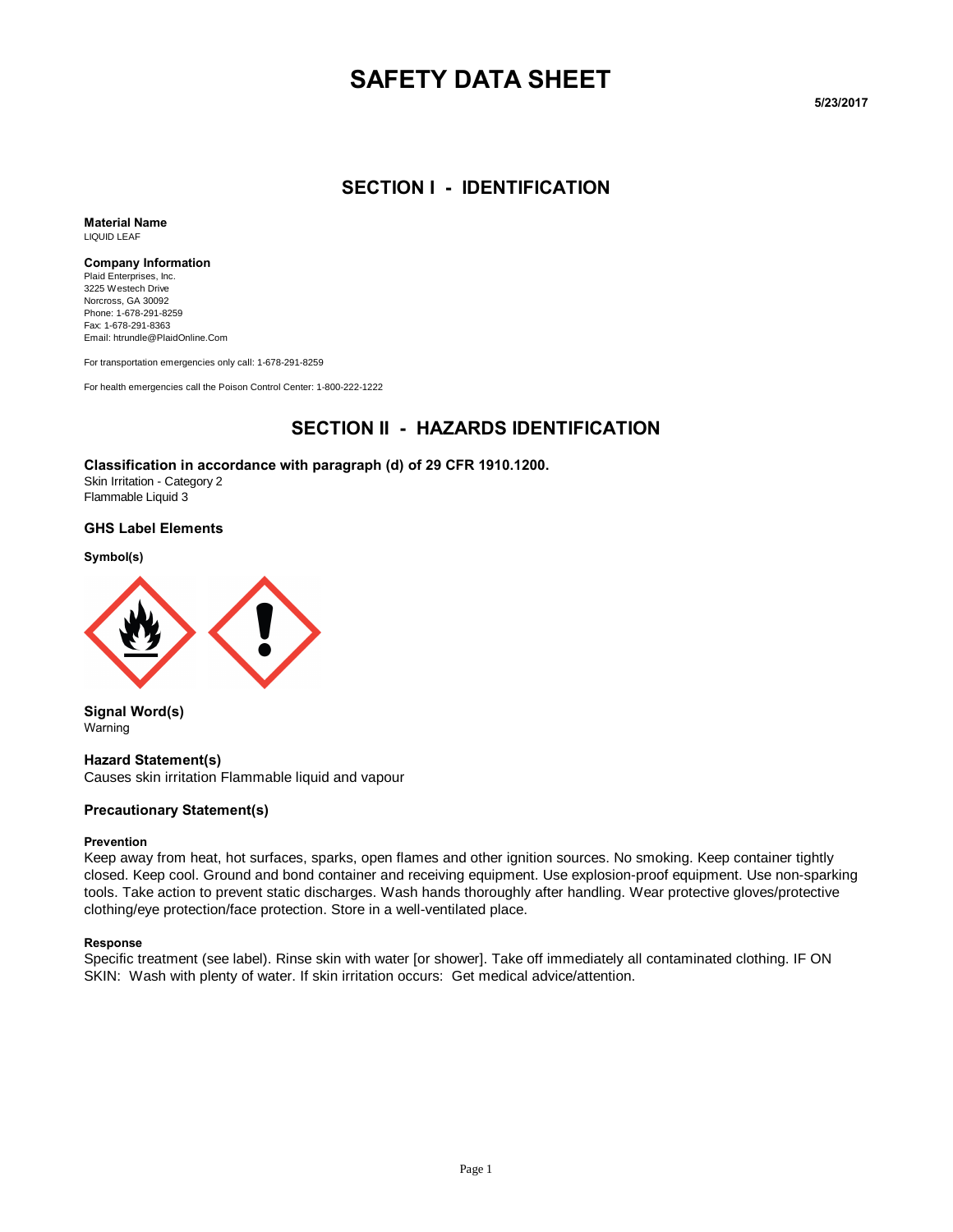#### **SECTION III - COMPOSITION / INFORMATION ON HAZARDOUS INGREDIENTS**

|                              |             | PEL/TLV | Max          |   |             |
|------------------------------|-------------|---------|--------------|---|-------------|
| <b>Hazardous Ingredients</b> | $CAS/EC \#$ | (MG/M#) | % Weight NTP |   | <b>IARC</b> |
| <b>XYLENE</b>                | 1330-20-7   | 434.00  | 45.50000     | N | N           |
| <b>COPPER</b>                | 7440-50-8   | 1.00    | 2.77242      | N | N           |

#### **SECTION IV - FIRST AID MEASURES**

FIRST AID MEASURES: If eye contact occurs, rinse with tap water for 5-10 minutes. If irritation persists, seek medical care. If inhalation symptoms occur, move to fresh air. If symptoms persist, see a physician. If swallowed, get prompt medical attention.

#### **SECTION V - FIRE FIGHTING MEASURES**

FLASH POINT (METHOD): 29o C. (Setaflash) AUTOIGNITION TEMPERATURE: N/A EXPLOSION LIMITS IN AIR (% BY VOLUME): NOT EXPLOSIVE EXTINGUISHING MEDIA: NO SPECIAL MEDIA REQUIRED FIRE FIGHTING PROCEDURES: NO SPECIAL FIRE FIGHTING PROCEDURES REQUIRED UNUSUAL FIRE & EXPLOSION HAZARDS: FLAMMABLE. FLAMMABLE

### **SECTION VI - ACCIDENTAL RELEASE MEASURES**

STEPS TO BE TAKEN IN CASE A MATERIAL IS SPILLED: Clean up in accordance with all applicable regulations. Absorb spillage with noncombustible, absorbent material. For waste disposal, see Section XIII

### **SECTION VII - HANDLING AND STORAGE**

PRECAUTIONS TO BE TAKEN DURING STORAGE AND HANDLING: Good industrial hygiene practice requires that exposure be maintained below the TLV. This is preferably achieved through the provision of adequate ventilation. When exposure cannot be adequately controlled in this way, personal respiratory protection should be employed.

### **SECTION VIII - EXPOSURE CONTROLS / PERSONAL PROTECTION**

RESPIRATORY PROTECTION AND SPECIAL VENTILATION REQUIREMENTS: Use NIOSH-certified mask for dusts or mists. Use only with adequate ventilation.

OTHER PROTECTIVE EQUIPMENT (GLOVES, GOGGLES, ETC): NONE REQUIRED

WORK/HYGIENE PRACTICES: Wash hands immediately after use. When using do not eat, drink or smoke. Keep away from eyes. ENGINEERING CONTROLS: Do not store or use near heat or flame. **KEEP OUT OF REACH OF CHILDREN.**

### **SECTION IX - PHYSICAL AND CHEMICAL PROPERTIES**

BOILING POINT: N/A MELTING POINT: N/A VAPOR PRESSURE: N/A SPECIFIC VAPOR DENSITY (AIR=1): N/A SPECIFIC GRAVITY: N/A<br>SOLUBILITY IN WATER: N/A SOLUBILITY IN WATER: NON-REA

REACTIVITY IN WATER: NON-REACTIVE

### **SECTION X - STABILITY AND REACTIVITY**

HAZARDOUS POLYMERIZATION PRODUCTS: N/A STABILITY: STABLE CONDITIONS TO AVOID: N/A INCOMPATIBILITY (MATERIALS TO AVOID): N/A HAZARDOUS DECOMPOSITION PRODUCTS: Carbon monoxide, carbon dioxide and smoke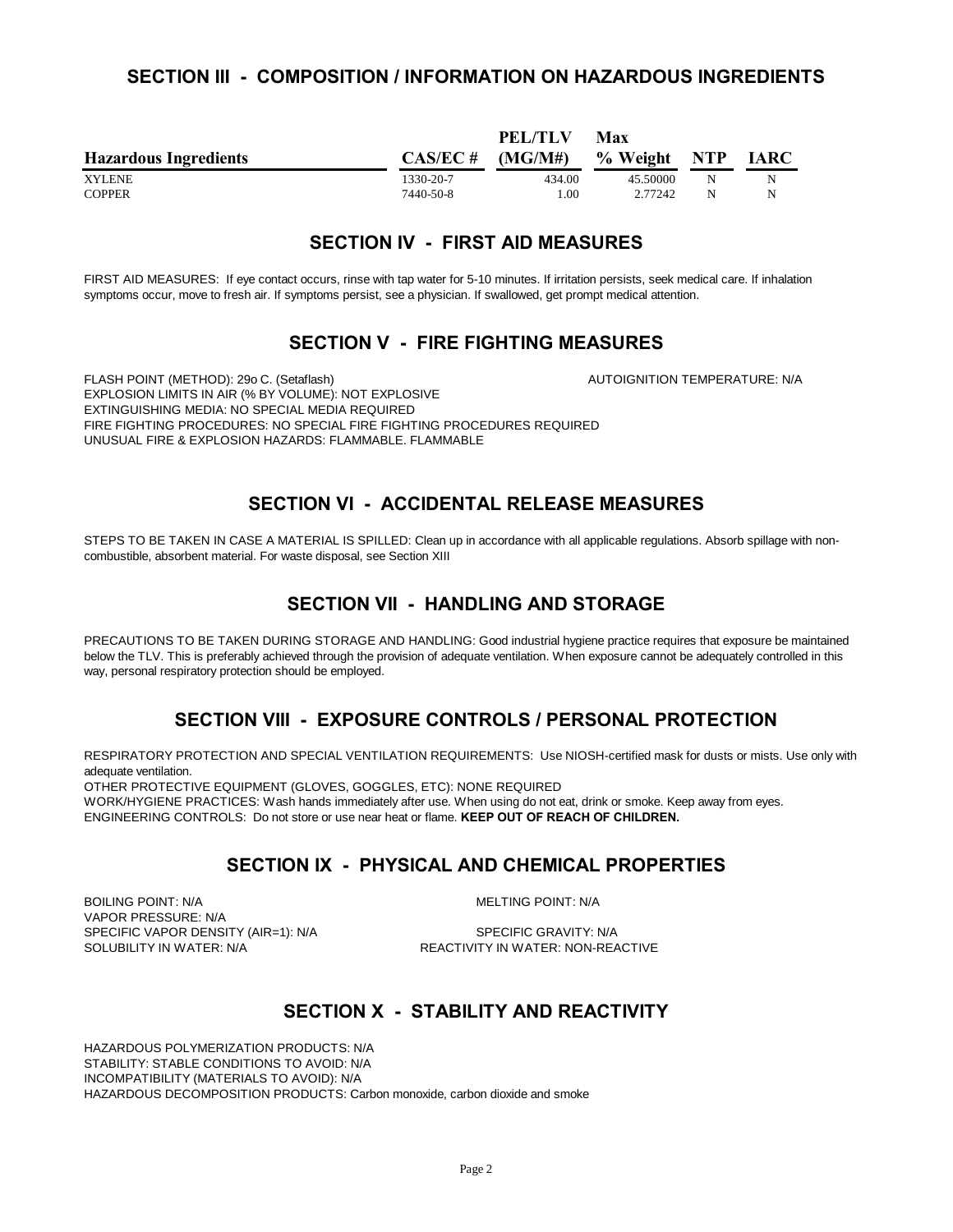# **SECTION XI - TOXICOLOGICAL INFORMATION**

ACUTE EFFECTS ASSOCIATED WITH USE OF THIS MATERIAL: EYE IRRITANT. EXPOSURE MAY RESULT IN NAUSEA, HEADACHE, CONFUSION OR INSTABILITY. MAY BE HARMFUL IF SWALLOWED.

VAPOR HARMFUL. MAY BE HARMFUL BY BREATHING DUSTS OR MISTS. EXPOSURE MAY RESULT IN SHORTNESS OF BREATH, CHEST PAIN, CHEST TIGHTNESS, WHEEZING AND A COUGH.

The summated LD50 is 36069 mg/kg.

The summated LC50 is 9368.6 mg/cubic meter.

This product is not considered to be a known or suspected human carcinogen by NTP, IARC or OSHA (see section III)

### **SECTION XII - ECOLOGICAL INFORMATION**

NO HARMFUL EFFECTS KNOWN OTHER THAN THOSE ASSOCIATED WITH SUSPENDED INERT SOLIDS IN WATER.

### **SECTION XIII - DISPOSAL CONSIDERATIONS**

RCRA HAZARD CLASS (40 CFR 261: D001

WASTE DISPOSAL METHOD: DISPOSE OF IN ACCORDANCE WITH FEDERAL, STATE AND LOCAL REGULATIONS.

#### **SECTION XIV - TRANSPORTATION INFORMATION**

LAND TRANSPORT (US DOT) Xylenes DOT Proper Shipping Name 3 DOT Hazard Class: FLAMMABLE LIQUID DOT Hazard Label: UN1307 UN/NA Number: III

### **SECTION XV - REGULATORY INFORMATION**

CONTENTS OF THIS SDS COMPLY WITH OSHA HAZARD COMMUNICATION STANDARD 29 CFR 1910.1200

EPA SARA TITLE III CHEMICAL LISTINGS: SECTION 302.4 EXTREMELY HAZARDOUS SUBSTANCES (40 CFR 355): **NONE** 

SECTION 313 TOXIC CHEMICALS (40 CFR 372): COPPER

INTERNATIONAL REGULATIONS

CANADIAN WHMIS: THIS PRODUCT IS A CONTROLLED PRODUCT UNDER CANADA'S WORKPLACE HAZARDOUS MATERIALS INFORMATION SYSTEM. IT CONTAINS THE FOLLOWING TOXIC OR HIGHLY TOXIC MATERIALS: NONE

SUPPLEMENTAL STATE COMPLIANCE INFORMATION:

THIS PRODUCT CONTAINS THE FOLLOWING CHEMICAL(S) LISTED UNDER NEW JERSEY'S RIGHT TO KNOW PROGRAM: COPPER

THIS PRODUCT CONTAINS THE FOLLOWING CHEMICAL(S) REQUIRING NOTIFICATION TO THE STATE OF WASHINGTON UNDER THEIR CHILDREN'S SAFE PRODUCTS ACT: NONE

THIS PRODUCT CONTAINS THE FOLLOWING CHEMICAL(S) LISTED IN FLORIDA'S TOXIC SUBSTANCE LIST: Copper fume, dust, and mist

THIS PRODUCT CONTAINS THE FOLLOWING CHEMICAL(S) LISTED IN MAINE'S PRIORITY CHEMICAL LIST: NONE

THIS PRODUCT CONTAINS THE FOLLOWING CHEMICALS CONSIDERED BY VERMONT AS BEING OF VERY HIGH CONCERN TO CHILDREN:

NONE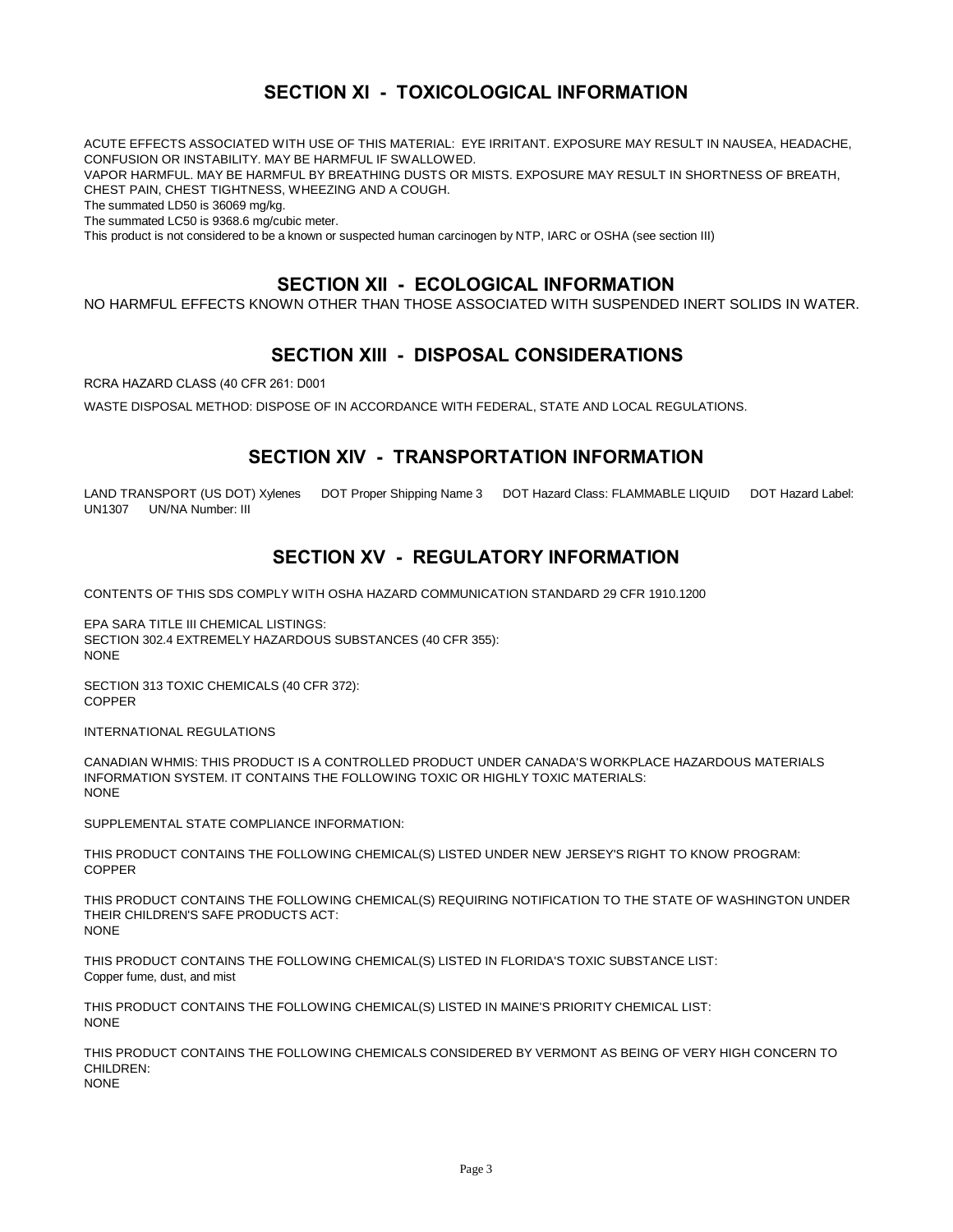THIS PRODUCT CONTAINS THE FOLLOWING CHEMICAL(S) LISTED IN MASSACHUSETTS HAZARDOUS SUBSTANCE LIST: Copper

THIS PRODUCT CONTAINS THE FOLLOWING CHEMICAL(S) LISTED ON MICHIGAN'S CRITICAL MATERIALS REGISTER: NONE

THIS PRODUCT CONTAINS THE FOLLOWING CHEMICAL(S) LISTED ON MINNESOTA & HAZARDOUS SUBSTANCES LIST: Copper dust and mists, (as Cu)

THIS PRODUCT CONTAINS THE FOLLOWING CHEMICAL(S) LISTED IN PENNSYLVANIA & HAZARDOUS SUBSTANCES LIST: Copper

Under CPSC's consumer product regulations (16CFR1500.3 and 150014), this product has the following required acute and chronic hazard labeling:

#### **WARNING:FLAMMABLE. MAY BE HARMFUL IF SWALLOWED. VAPOR HARMFUL. EYE IRRITANT. Contains: COPPER, XYLENE**

PRECAUTIONS:Wash hands immediately after use. When using do not eat, drink or smoke. Keep away from eyes. Do not store or use near heat or flame. Use only with adequate ventilation. **KEEP OUT OF REACH OF CHILDREN.**  FIRST AID TREATMENT:If eye contact occurs, rinse with tap water for 5-10 minutes. If irritation persists, seek medical care. If inhalation symptoms occur, move to fresh air. If symptoms persist, see a physician. If swallowed, get prompt medical attention.

This product contains a chemical known to the State of California to cause cancer.

This product contains a chemical known to the State of California to cause cancer.

## **SECTION XVI - OTHER INFORMATION**

Disclaimer: We believe the statements, technical information and recommendations contained herein are reliable, but they are given without warranty or guarantee of any kind. The information contained in this document applies to this specific material as supplied. It may not be valid for this material if it is used in combination with any other materials. It is the user's responsibility to satisfy oneself as to the suitability and completeness of this information for the user's own particular use.

#### **LAST REVISION DATE: 05/22/2017**

**Prepared by Duke OEM Toxicology**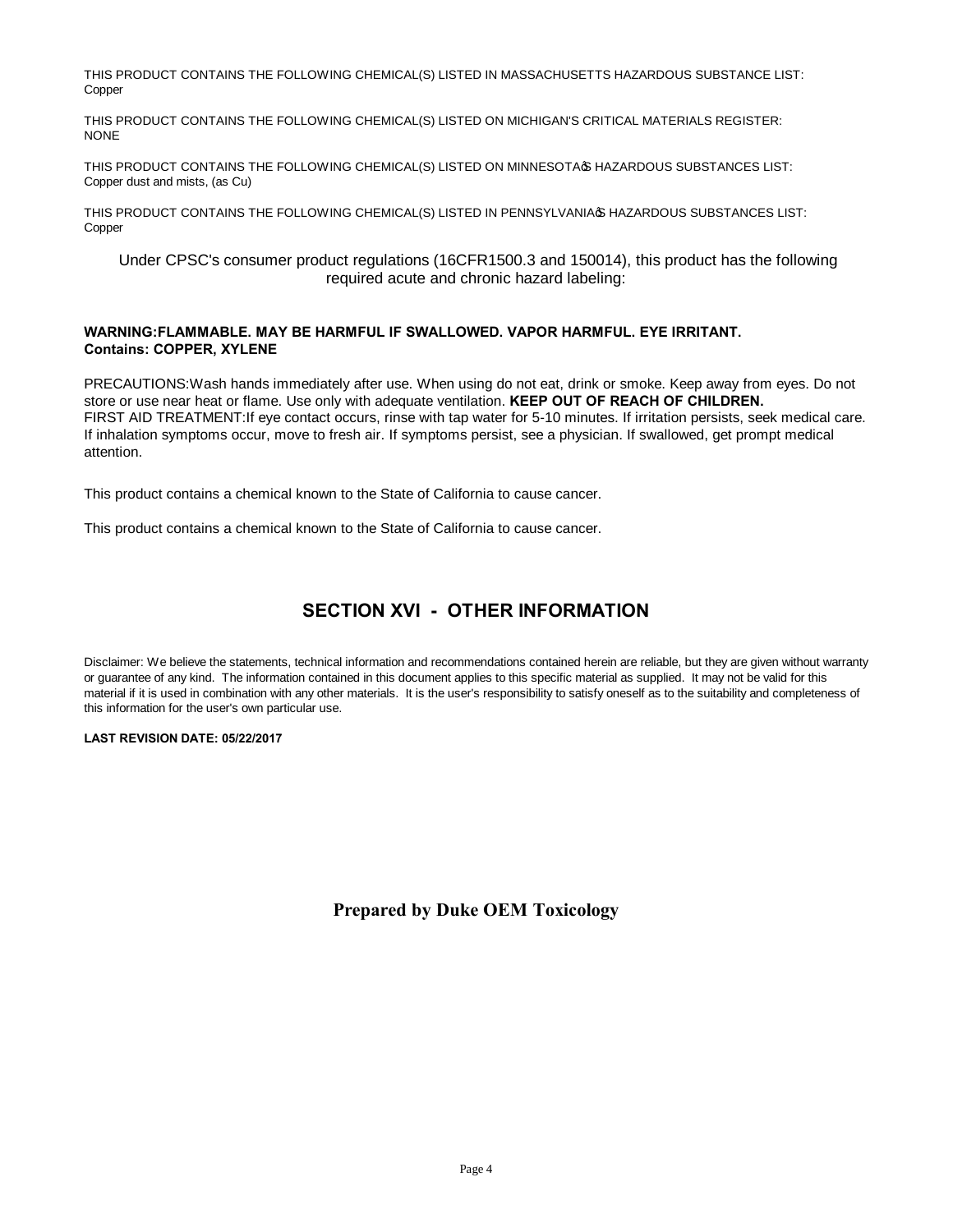# **COLOR INFORMATION**

THIS SDS APPLIES TO THE FOLLOWING COLORS WHICH ARE ASSOCIATED WITH HAZARDOUS AND/OR NON-HAZARDOUS INGREDIENTS

| <b>Product Color</b>     | <b>SKU</b> | <b>Hazardous Ingredient</b> |  |
|--------------------------|------------|-----------------------------|--|
| 6110 CLASSIC GOLD        | 014830     | <b>COPPER</b>               |  |
|                          | 014830     | <b>XYLENE</b>               |  |
| 6120 FLORENTINE          | 014831     | <b>COPPER</b>               |  |
|                          | 014831     | <b>XYLENE</b>               |  |
| 6130 RENAISSANCE         |            | <b>COPPER</b>               |  |
|                          |            | <b>XYLENE</b>               |  |
| 6150 BRASS               | 014834     | <b>COPPER</b>               |  |
|                          | 014834     | <b>XYLENE</b>               |  |
| 6160 COPPER              |            | <b>COPPER</b>               |  |
|                          |            | <b>XYLENE</b>               |  |
| 6180 SILVER              | 014838     | <b>COPPER</b>               |  |
|                          | 014838     | <b>XYLENE</b>               |  |
| CA6110 CLASSIC GOLD (CA) | 155396     | <b>COPPER</b>               |  |
|                          | 155396     | <b>XYLENE</b>               |  |
| CA6120 FLORENTINE (CA)   | 155397     | <b>COPPER</b>               |  |
|                          | 155397     | <b>XYLENE</b>               |  |
| CA6130 RENAISSANCE (CA)  |            | <b>COPPER</b>               |  |
|                          |            | <b>XYLENE</b>               |  |
| CA6150 BRASS (CA)        | 155400     | <b>COPPER</b>               |  |
|                          | 155400     | <b>XYLENE</b>               |  |
| CA6160 COPPER (CA)       |            | <b>COPPER</b>               |  |
|                          |            | <b>XYLENE</b>               |  |
| CA6180 SILVER (CA)       |            | <b>COPPER</b>               |  |
|                          |            | <b>XYLENE</b>               |  |